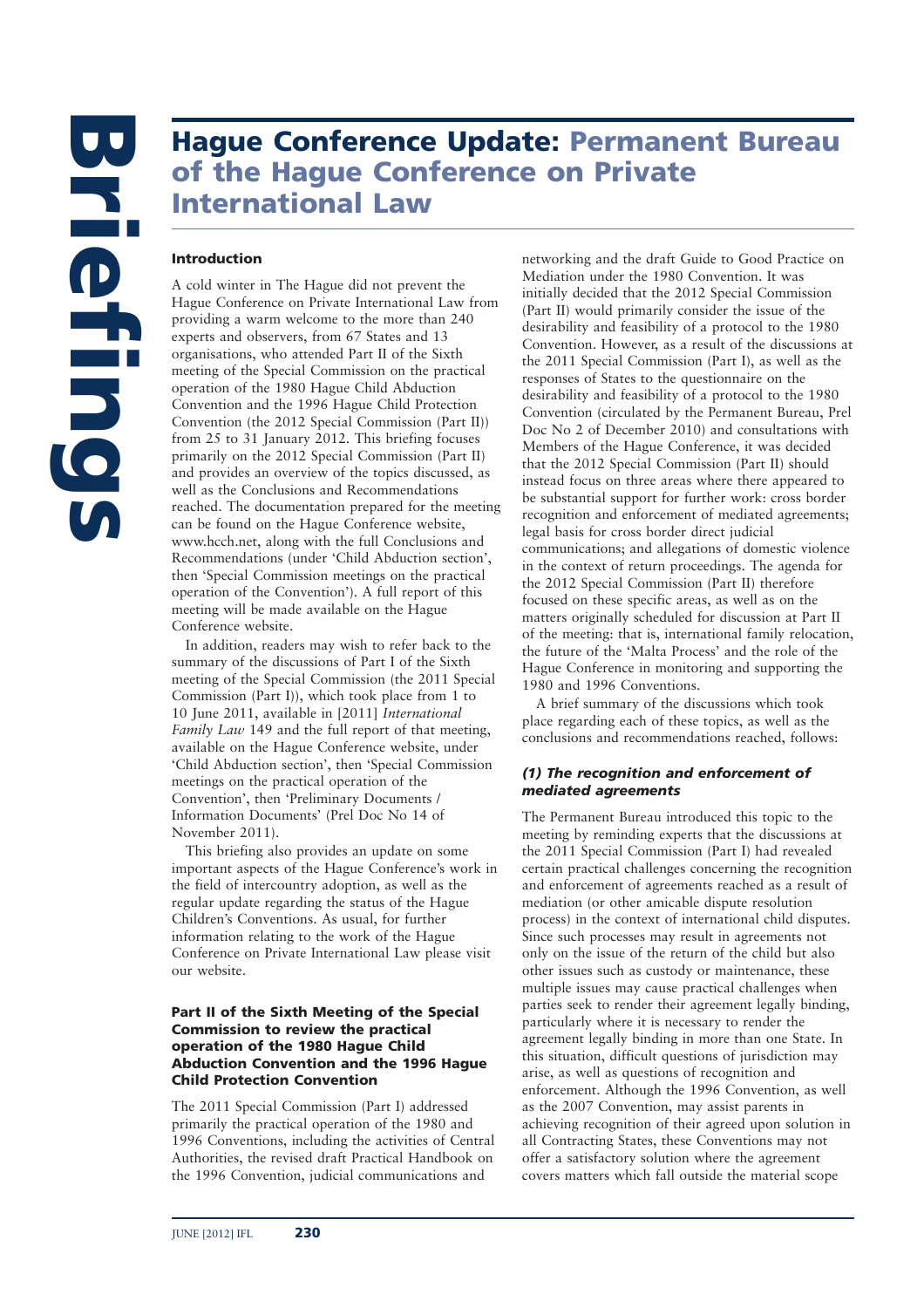of one or both Conventions, or where the Conventions are not yet in force in the relevant States. Further, in some States, the recognition and enforcement of mediated agreements may be a lengthy, cumbersome and expensive process. There could therefore be a need to explore the desirability and feasibility of further work in this field.

A large number of experts at the meeting expressed their support for mediation and for further work on rendering mediated agreements (or agreements reached as a result of other amicable dispute resolution processes) legally binding, including cross-border. Some experts emphasised that mediation does not run counter to the objective of expeditious procedures set out in the 1980 Convention but, on the contrary, enables, in some cases, the timely resolution of conflicts. A few experts expressed some reservations regarding the possibility of engaging in further work on recognition and enforcement of agreements, indicating that the 1996 Convention should be given an opportunity to operate before a decision is taken to determine whether another binding instrument is necessary. States were accordingly encouraged to join the 1996 Convention.

The Special Commission ultimately recommended that exploratory work be undertaken to identify the legal and practical problems which may exist in the recognition and enforcement abroad of agreements, taking into account the implementation and use of the 1996 Convention. To this end, the Special Commission recommended that the Council on General Affairs and Policy of the Hague Conference consider authorising the establishment of an Expert Group to carry out further exploratory research which would include identifying the nature and extent of the legal and practical problems, specifically including the jurisdictional issues, and to evaluate the benefit of a new instrument in this area, whether binding or not (see paras 76 and 77 of the Conclusions and Recommendations of the meeting).

### *(2) A legal basis for cross-border direct judicial communications*

The Permanent Bureau introduced this topic by highlighting that, over the last 15 years, direct judicial communications under the 1980 Convention have developed 'organically'. The Permanent Bureau recalled that the 2011 Special Commission (Part I) had endorsed the General Principles for Judicial Communications (hereinafter 'General Principles'). However, the General Principles do not include a legal basis for judges to engage in direct judicial communications. There had been an agreement to discuss at the 2012 Special Commission (Part II) whether there was an interest in developing a legal basis for such communications in a binding instrument. To assist with this discussion, the Permanent Bureau had prepared an overview of this topic in Preliminary Document No 3 D.

The Permanent Bureau outlined that there were four options: (1) a binding international instrument to provide for judicial communications between judges

in cases involving international child abduction; (2) a broader binding instrument which contains a basis for judicial communications and other matters concerning the international protection of children; (3) a binding instrument that would cover all legal issues related to communications, as well as the topics in the General Principles; and (4) a legal foundation only within domestic law. The Permanent Bureau recalled that during the 2011 Special Commission (Part I), experts had considered it premature to legislate with respect to the content of the General Principles, preferring to wait to see how these principles are implemented by States and used by judges.

Many experts indicated that there was no need for a binding international instrument at this time, stating that providing a legal basis for direct judicial communications was more properly a matter of domestic law. On the other hand, two experts emphasised the importance of an international legal basis for judicial communications. They stated that the inclusion of a provision in a future binding instrument that would oblige Contracting States to provide for direct judicial communications and would ensure international reciprocity could not be achieved through domestic law alone.

Many experts expressed support for the International Hague Network of Judges (IHNJ) and emphasised the need to strengthen and expand it. As at the 2011 Special Commission (Part I), support was also expressed for the General Principles, their further development and their prompt dissemination. In addition, many experts supported the development of soft law tools such as a 'guide to good practice' on direct judicial communications to assist judges.

The meeting concluded that there was no consensus to proceed at this time with the development of an internationally binding instrument on direct cross-border judicial communications but that there was support for consideration to be given to the inclusion of a legal basis in the development of any relevant future Hague Convention. There was agreement to promote the use of the Emerging Guidance and General Principles on Judicial Communications; to continue to encourage the strengthening and expansion of the International Hague Network of Judges; and to maintain an inventory of domestic legal bases relating to direct judicial communications (see paras 78 and 79 of the Conclusions and Recommendations).

### *(3) Allegations of domestic violence in the context of return proceedings*

The Permanent Bureau recalled that the Conclusions and Recommendations of the 2011 Special Commission (Part I) affirmed support for promoting greater consistency in dealing with domestic and family violence allegations in the application of Art 13(1)(b) of the 1980 Convention. These Conclusions and Recommendations also indicated that the discussion on three specific proposals concerning future work in this area was to be deferred to Part II. The first proposal included,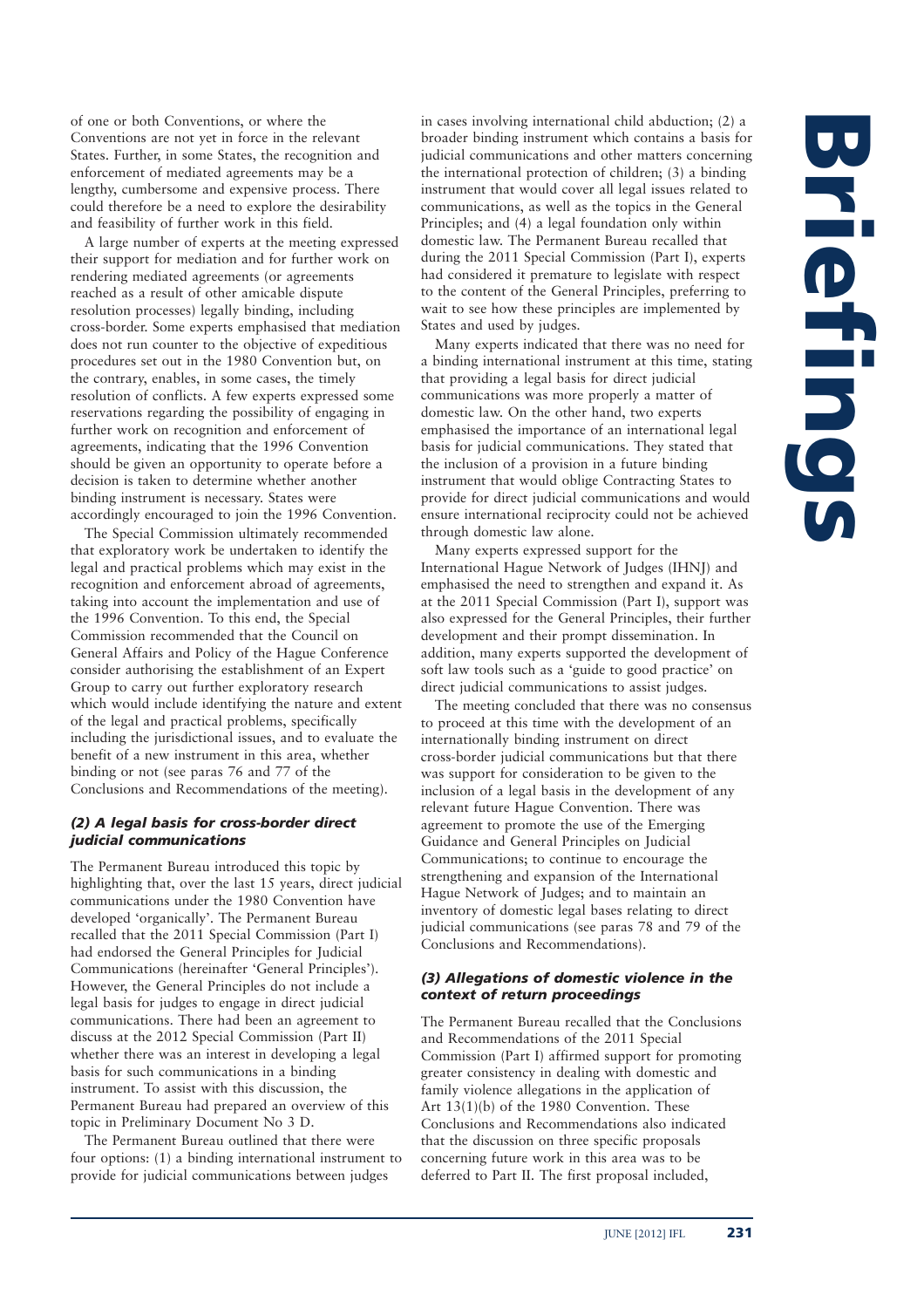among other items, the drafting of a Guide to Good Practice on the implementation of Art 13(1)(b). The second proposal suggested establishing a Working Group, with experts drawn in particular from the International Hague Network of Judges, to consider the feasibility of developing an appropriate tool to assist in the consideration of the grave risk of harm exception. A third proposal suggested that a group of experts, in particular, judges, Central Authorities and experts on the dynamics of domestic and family violence, develop principles or a practice guide on the treatment of domestic and family violence allegations in the context of return proceedings.

The Permanent Bureau invited the 2012 Special Commission (Part II) to consider the following issues: (1) The scope of any future work – whether it should be limited to domestic and family violence within the context of Art 13(1)(b) or whether it would be beneficial to have a broader consideration of Art  $13(1)(b)$ ; (2) who should be involved in any Working Group and how such a Working Group would be structured; and (3) if tools should be developed, at whom should they be aimed.

The experts at the meeting agreed that further work should be carried out to promote a consistent interpretation of Art 13(1)(b). Some experts noted that a consistent application of this exception is important to ensure the safety of the child. Following further discussion, the experts agreed that such work should take the form of a non-binding instrument. Certain aspects of the project were discussed, particularly the nature of any potential soft law tool, its objectives, its scope and the composition of the Working Group.

A suggestion was made by one expert that the three proposals deferred for consideration from Part I be 'merged' into one, with the recommendation that a Working Group could be tasked to produce a guide to good practice on the interpretation and application of the Art 13(1)(b) exception. The publication could be a 'hybrid' guide, serving multiple users, with a section directed to judges and a separate section directed to Central Authorities. This suggestion met with considerable support. The majority of experts considered that any future work should not be limited to allegations of domestic and family violence within the context of Art 13(1)(b) but should include all situations of 'grave risk of harm', such as mental illness, criminal behaviour or drug and alcohol abuse.

In relation to future work on this topic, the Special Commission recommended that, 'the Council on General Affairs and Policy authorise the establishment of a Working Group composed of judges, Central Authorities and cross-disciplinary experts to develop a Guide to Good Practice on the interpretation and application of Art 13(1)(b), with a component to provide guidance specifically directed to judicial authorities, taking into account the Conclusions and Recommendations of past Special Commission meetings and Guides to Good Practice' (para 82 of the Conclusions and Recommendations). In addition, 'that further work be undertaken to promote

consistency in the interpretation and application of Article 13(1) b) including, but not limited to, allegations of domestic and family violence' (para 81 of the Conclusions and Recommendations).

### *(4) International Family Relocation*

The Permanent Bureau began by providing a brief description of how the subject of international family relocation emerged in the work of the Hague Conference: that is, in relation to transfrontier contact issues. Further, it stated that two Conclusions and Recommendations of the 2006 Special Commission meeting related to international family relocation, one of which encouraged 'all attempts to seek to resolve differences among the legal systems so as to arrive as far as possible at a common approach and common standards as regards relocation' (para 1.7.5 of the 2006 Conclusions and Recommendations, available at: www.hcch.net, then 'Child Abduction section', then 'Special Commission meetings'). The Washington Declaration on International Family Relocation adopted at the conclusion of the International Judicial Conference on Cross-border Family Relocation (the Washington Declaration) in March 2010 (co-organised by the Hague Conference and the International Centre for Missing and Exploited Children (ICMEC)) had also been a significant step. The Permanent Bureau underlined that the discussion at this 2012 Special Commission meeting would be the first significant discussion of international family relocation during a Special Commission meeting.

The Permanent Bureau indicated that international family relocation was occurring more frequently in the international context as parents moved to follow jobs or relationships or return 'home'. It noted that the growing trend in many countries towards separated parents having joint parental responsibilities and an active involvement in a child's life even after the dissolution of a relationship, created further concerns when one parent wished to relocate to another country.

The Permanent Bureau stated that the initial research presented in Preliminary Document No 11 showed the diversity of approaches taken by national laws on the issue. The Permanent Bureau outlined that these differences related mainly to three areas: (1) the circumstances in which it may be necessary for a parent to obtain a court order for permission to relocate with a child; (2) the differences between the procedures followed and the factors taken into account by the court seized; and (3) the approach taken by the court to guarantee and secure the contact rights of the remaining parent. The Permanent Bureau finally suggested that experts might want to consider the need for further comparative study to be undertaken and whether a working group should be established to consider the possible options for future work.

The majority of experts did not support the development of a binding instrument on the issue of international family relocation. Many experts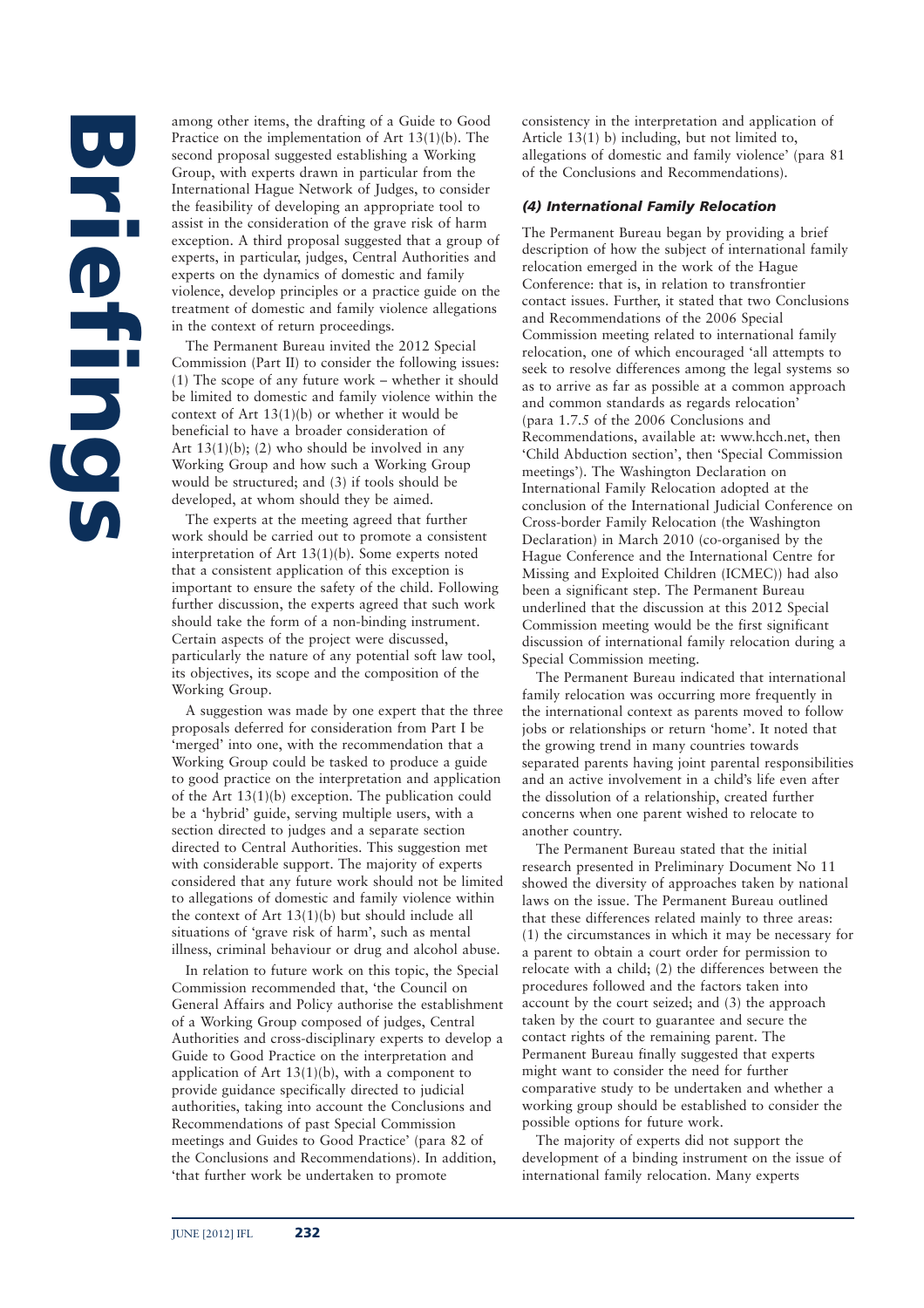underlined that relocation was a matter of substantive domestic law and that a binding instrument would be outside the scope of the work of the Hague Conference. However, other experts suggested that although relocation is a domestic law issue, it has potential private international law implications. It was explained that relocation cases often raise the problem of the recognition and enforcement of contact agreements or decisions. In this respect, several experts recalled the importance of the 1996 Convention which notably provides for the advance recognition of parenting orders. Thus, many experts agreed that the 1996 Convention was the principle solution.

Many experts described the Washington Declaration and Preliminary Document No 11 as very valuable sources of guidance concerning the issue and encouraged their dissemination.

The Special Commission concluded that the Washington Declaration provides a valuable basis for further work and reflection. It also noted support for further comparative study being undertaken of the different approaches adopted in various legal systems to international family relocation in relation to private international law issues. Finally, the Special Commission recognised the use of the 1996 Convention in international family relocation and encouraged States that have not yet done so to consider ratification of, or accession to, the Convention (see paras 83 to 85 of the Conclusions and Recommendations).

### *(5) The future of the Malta Process*

The 'Malta Process' is a dialogue between senior judges and high ranking government officials from Contracting States to the 1980 and 1996 Conventions and non Contracting States with Shariah based law. The Process is aimed at improving State co-operation in order to assist with resolving difficult cross-border family law disputes in situations where the relevant international legal framework is not applicable. In particular, the Process aims to improve child protection between the relevant States by: (1) ensuring support for the child's right to have continuing contact with both parents (even though they live in different States); and (2) combating international child abduction. Further information regarding the Malta Process can be found on the Hague Conference website under 'Child Abduction section', then 'Judicial Seminars on the International Protection of Children'.

The Permanent Bureau introduced the topic by recalling the history of the Malta Process as outlined in various Preliminary Documents prepared by it and the declarations issued by the three previous Malta Conferences. It also acknowledged the activities of the Working Party on Mediation in the context of the Malta Process and welcomed its 'Principles for the establishment of mediation structures in the context of the Malta Process' (available at: http://www.hcch. net/upload/wop/mediationprinc\_e.pdf).

The Permanent Bureau noted some desire amongst States to explore whether the initial 'building blocks' in place to develop a 'rule of law' between States involved in the Malta Process could be further enlarged and developed outside of the context of mediation structures. Different views had been expressed concerning how to approach this: to create smaller regional groups, to involve more non Contracting States, to conduct projects relating to questions of jurisdiction and to examine other governmental structures. In this context, the Permanent Bureau sought input from States on how to move forward, taking into account the value of the three declarations issued by the previous conferences in Malta and the possibility of supporting a Fourth Conference, to be held in late 2012 or early 2013.

Several experts believed that the work to be undertaken should be more focused on assistance to particular States to address the problems between non Contracting States to the Conventions and Contracting States. To this end, experts emphasised the need for concrete results and more commitment on the part of governmental entities, not just the judiciary. A number of other experts proposed the designation of Central Contact Points, including their extension to States not yet involved. Finally, a great number of experts supported the organisation of a Fourth Malta Conference, which Malta kindly agreed to host.

The Special Commission therefore expressed its support for the general continuation of the Malta Process and a Fourth Malta Conference. It also suggested that future emphasis be placed on the involvement of government representatives in the Process (see para 86 of the Conclusions and Recommendations).

### *(6) The strategies and services provided by the Hague Conference on Private International Law in relation to the 1980 and 1996 Conventions*

The Permanent Bureau introduced Preliminary Document No 12 which offered an overview of the services and strategies provided by the Hague Conference to support the practical operation of the 1980 and 1996 Conventions. It noted that some of these services had already been discussed during the 2011 Special Commission (Part I) and briefly recalled the Conclusions and Recommendations reached at that meeting. It then turned to the services which were not directly addressed during Part I, namely the organisation of Special Commission meetings, conferences, seminars and trainings, responding to requests for assistance, INCADAT, INCASTAT, iChild and a new question concerning the role of the Permanent Bureau in monitoring and ensuring compliance with the 1980 and 1996 Conventions. It invited experts to give their views particularly on the latter question, bearing in mind financial constraints and the limited resources available.

Many experts expressed their general appreciation for the work of the Permanent Bureau of the Hague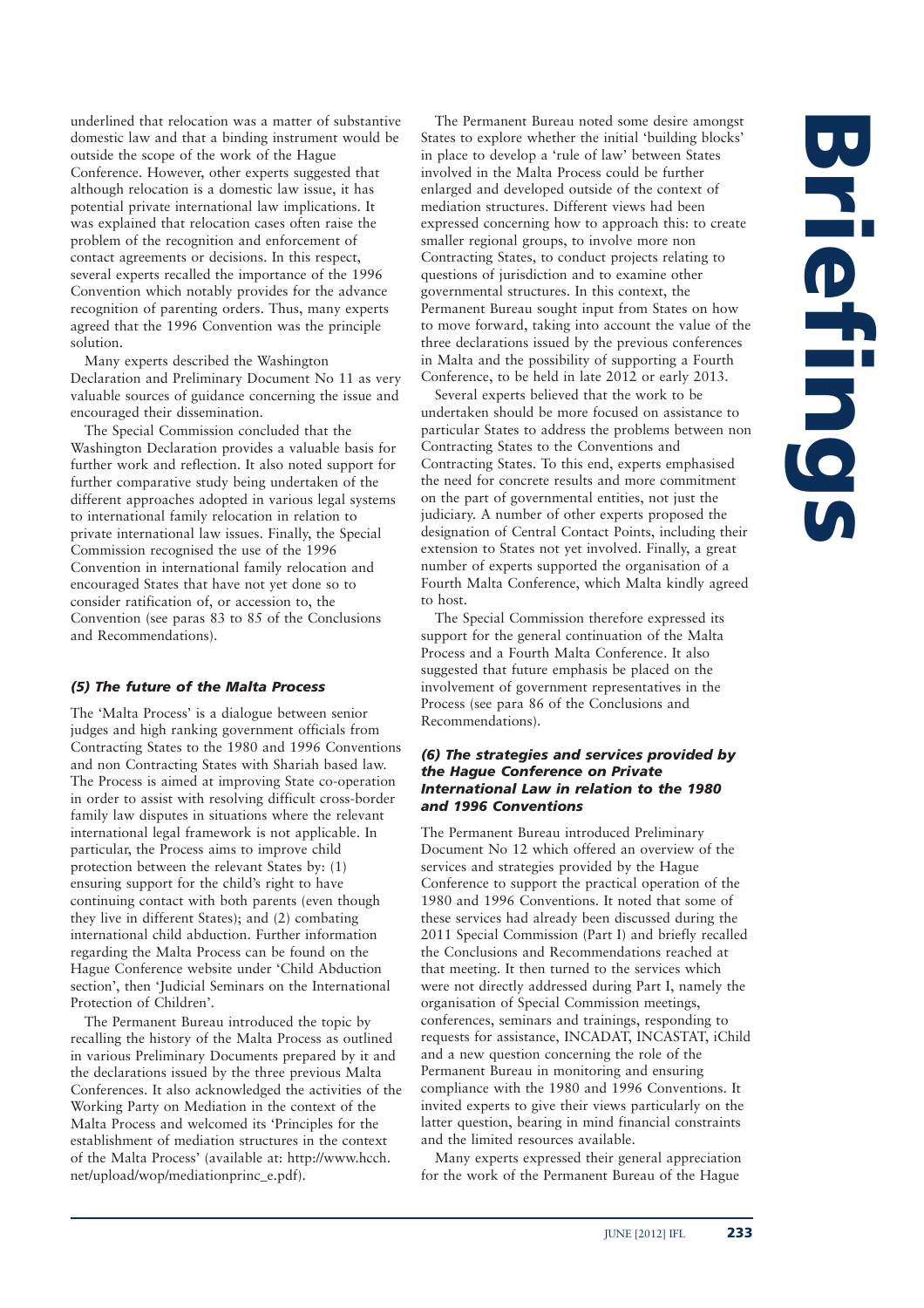# **Briefings**

Conference, particularly in relation to the encouragement of co-operation between States and the promotion of accessions to the 1980 and 1996 Conventions. A significant number of experts supported the post Convention services provided by the Hague Conference, which aim to promote the effective implementation and practical operation of the 1980 and 1996 Conventions. Experts emphasised the importance of the Permanent Bureau's work in organising seminars, meetings, conferences and trainings at a national, regional and global level, especially between the judiciary. Several experts also expressed appreciation for the maintenance of the Hague Conference's website and the databases of INCADAT and INCASTAT. In relation to INCADAT, some experts emphasised the importance of ensuring the tool remains reliable and provides accurate information. In this regard, experts were reminded that continued enhancements to the database were being made but they were subject to available resources. One expert commented that the completed Country Profiles for the 1980 Convention were very useful tools (available on the Child Abduction section of the website of the Hague Conference). Various experts encouraged the continued work of the Latin American Regional Office of the Hague Conference. Other experts welcomed the proposed establishment of an Asia Pacific Regional Office.

In relation to the question of whether the Permanent Bureau should take a stronger role in monitoring compliance with the Conventions, several experts expressed their reservations regarding the idea, which they feared would have an impact on the traditional, neutral position of the Permanent Bureau.

The Special Commission therefore recommended that the Permanent Bureau continue its work in supporting the effective practical operation of the 1980 and 1996 Conventions. In particular, it was recommended that the Permanent Bureau should: (1) encourage regional activities, including conferences, seminars and trainings; (2) where requests for assistance are received from individuals, provide general information concerning the relevant competent authority(ies); and (3) consider ways to enhance the effectiveness of Special Commission meetings to review the practical operation of the 1980 and 1996 Conventions. It further supported the continued work of the Latin American Regional Office and the development of a Regional Office in the Asia Pacific region (see paras 87 to 92 of the Conclusions and Recommendations).

### **Intercountry Adoption Update**

### *Guide to Good Practice No 2 on Accreditation and Adoption Accredited Bodies*

The Permanent Bureau will publish, in Spring 2012, the Guide to Good Practice No 2 'Accreditation and Adoption Accredited Bodies'. This Guide, which was endorsed at the 2010 Special Commission on the practical operation of the 1993 Hague Convention, is a collaborative work between the Permanent Bureau, the Central Authority of Quebec (Canada) and Adoptionscentrum, a Swedish accredited body. Contributions have also been made by several Central Authorities. The purpose of this guide is to have an accessible resource, expressed in plain language, which is available to Contracting States, accredited bodies, parents and all those other actors involved in intercountry adoption. The Guide analyses in detail adoption accredited bodies, which play a key role as intermediaries between the prospective adoptive parents, the various authorities of the receiving States and States of origin, and the children to be adopted. The Guide aims to clarify the Convention obligations and standards for the establishment and operation of accredited bodies; encourage acceptance of higher standards than the minimum standards of the Convention; identify and promote good practices to implement those standards; and propose a set of model accreditation criteria to achieve greater consistency in the professional standards and practices of their accredited bodies.

### *Working Group on abduction, sale, and traffic in children*

Following the recommendations of the 2010 Special Commission, the Australian Central Authority coordinated a Working Group to develop effective and practical forms of co-operation between States to prevent and address specific instances of abuses and illicit practices in intercountry adoption. The Working Group drafted a Discussion Paper, under the lead of the Australian Central Authority, to encourage information sharing between States to prevent instances of abuses and building co-operation to resolve cases where abuse is alleged. The result of this work will be circulated for consideration by all Contracting States.

### *The Intercountry Adoption Technical Assistance Programme: an update*

The Intercountry Adoption Technical Assistance Programme (ICATAP) provides technical assistance to targeted States (or groups of States) to improve the implementation and application of the 1993 Convention. Since September 2011, the Permanent Bureau has worked with the following States:

**Cambodia** – In the context of its continuing efforts to implement the 1993 Convention and following the adoption of new legislation aimed at protecting children deprived of parental care and regulating intercountry adoption, Cambodia has received technical assistance from the Permanent Bureau through the drafting of a Procedure Manual to assist Central Authority staff in applying the law and regulations to adoption cases. The Cambodian Government has decided to postpone the date that it will begin receiving adoption petitions to 1 January 2013. In the meantime, communications with the Cambodian Government will be maintained and the